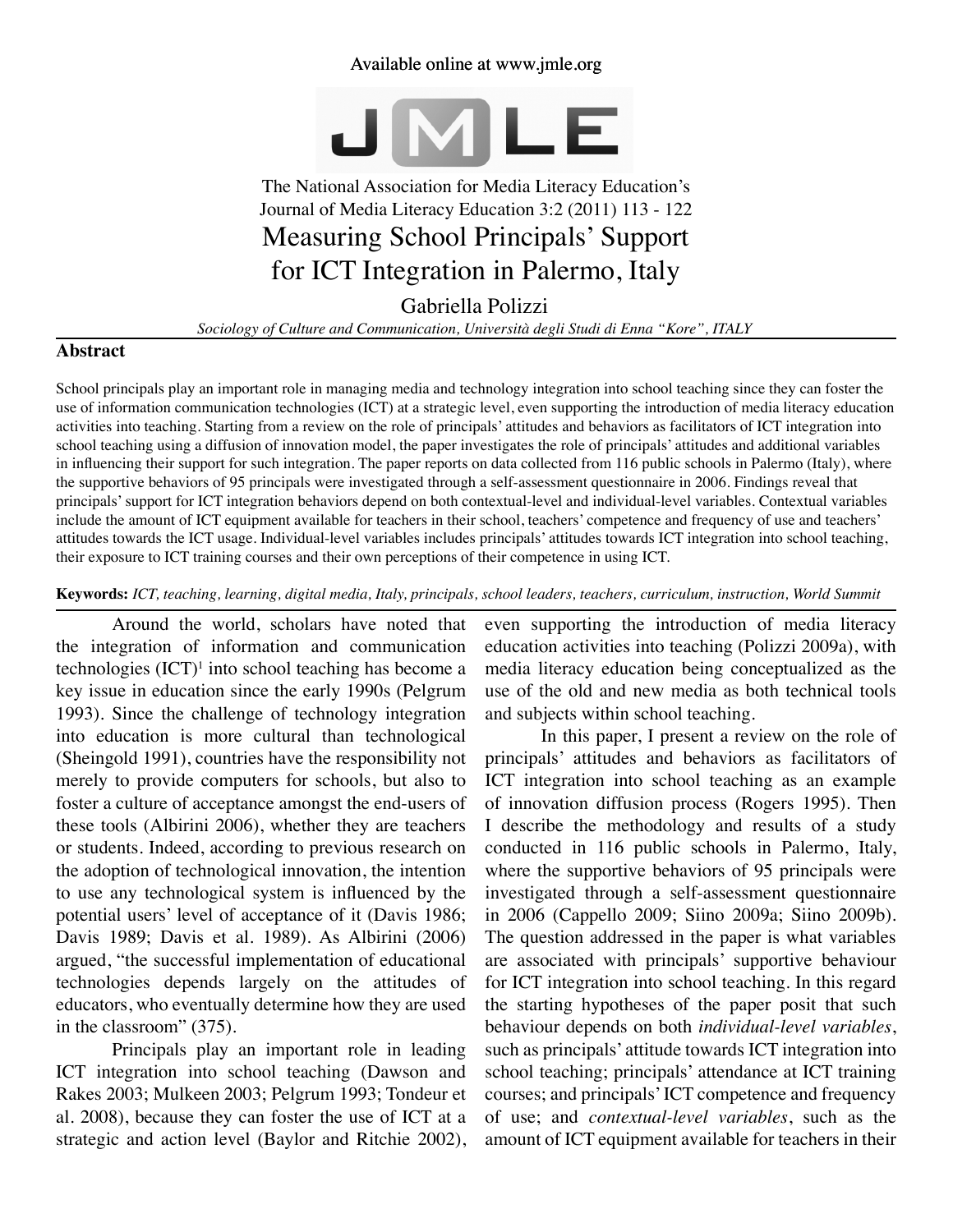school; teachers' ICT competence and frequency of use; and teachers' attitudes towards the ICT usage within school teaching.

## **Literature Review**

# *Integrating ICT into teaching: Diffusion of innovation approach*

The integration of ICT into school teaching can be considered and studied as an example of what Rogers (1995) called the *diffusion of innovation*. Innovation can be defined as "an idea, practice, or object that is *perceived* as new by an individual or other unit of adoption. [...] The characteristics of an innovation, as *perceived* by the members of a social system, determine its rate of adoption" (Rogers 2002, 990; my italics). Diffusion is the process through which an innovation is communicated through certain channels over time among the members of a social system (Rogers 1995). Five stages can be distinguished within the *innovation-decision process* at individual level: (1) the knowledge of the innovation; (2) the attitude toward the innovation, which can be expressed – for instance – along the continuum from the minimum interest to the maximum interest; (3) the decision to adopt or reject the innovation, based on a previous evaluation of its main attributes; (4) the implementation of the innovation, consisting in the first use of it, and (5) the confirmation of such first use, resulting in the lasting adoption of the innovation over time.

For the purposes of this paper, the main lesson that can be drawn from the framework proposed by Rogers is that any *innovation-decision process* at the individual level is influenced by two elements: the perceptions of the characteristics of the innovation and of their relative importance; and the attitudes towards the possibility of adopting such innovation (attitudes deriving from the perceptions previously formed and, at the same time, affecting the successive perceptions formation).

Such considerations are explicitly supported by another influential research stream on innovation adoption, originally proposed by Davis (1986; 1989; Davis et al.1989) and known as Technology Acceptance Model (TAM). Such a model is an extension of the Theory of Reasoned Action proposed by Fishbein and Ajzen (1975) to explain and predict the behaviors of people in a specific situation. According to this theory, the behavior of an individual depends on his/ her intentions, and such intentions derive from his/her attitudes toward behavior and his subjective norms. Starting from such theoretical framework, Davis et al. (1989) argue that the intention to use any technological system is influenced by two other relevant factors: perceived ease of use and perceived usefulness.

Three considerations can be derived from a review of this literature: perceptions influence attitudes; these attitudes then affect the behavioral intention to use a technological system; such intentions influence actual technology use. In other words, because adopters' perceptions and attitudes are some of the most important variables for explaining any innovation-decision process, technology implementation plans for schools require their adopters to hold favourable attitudes towards their introduction. Teachers and principals represent influential adopters of ICT at school, since through their attitudes and behaviors they are able to introduce innovations both into their way of teaching and into students' way of learning.

When ICTs are integrated into teaching, they can be used (1) as *tools* for school teaching, in terms of *technical instruments* supporting student learning; or (2) as *subjects* within school teaching, in terms of the *content* of student learning. These two types of activities involving the use of the media can be defined, respectively, as teaching through the media and teaching about the media (Buckingham 2003). An example of teaching *through* the media is the use of television as a mean for teaching traditional subjects as science or history, or the use of the cassette recorder and, more recently, the CD player for teaching foreign languages, whereas teaching *about* the media includes activities targeted at developing the students' ability to read and write the media, respectively, in the terms of critical analysis and creative production (Cheung 2009). In a strict sense, teaching about the media is commonly considered the core of media education (Buckingham 2001), which is also known as media literacy (Hobbs 1998).

Many sorts of media and technology activities in the classroom have increased as a result of the spread of ICT around the world. Mokhtar (2005) pointed out that the implementation of IT policies brought about reforms in the education system. These reforms include "new learning scenarios, from passive learning to active, critical and analytical learning; new expectations on teachers, in terms of IT competencies; and new roles that teachers must assume, from knowledge-dispensers to knowledge-guides and creators" (Mokhtar 2005, 28).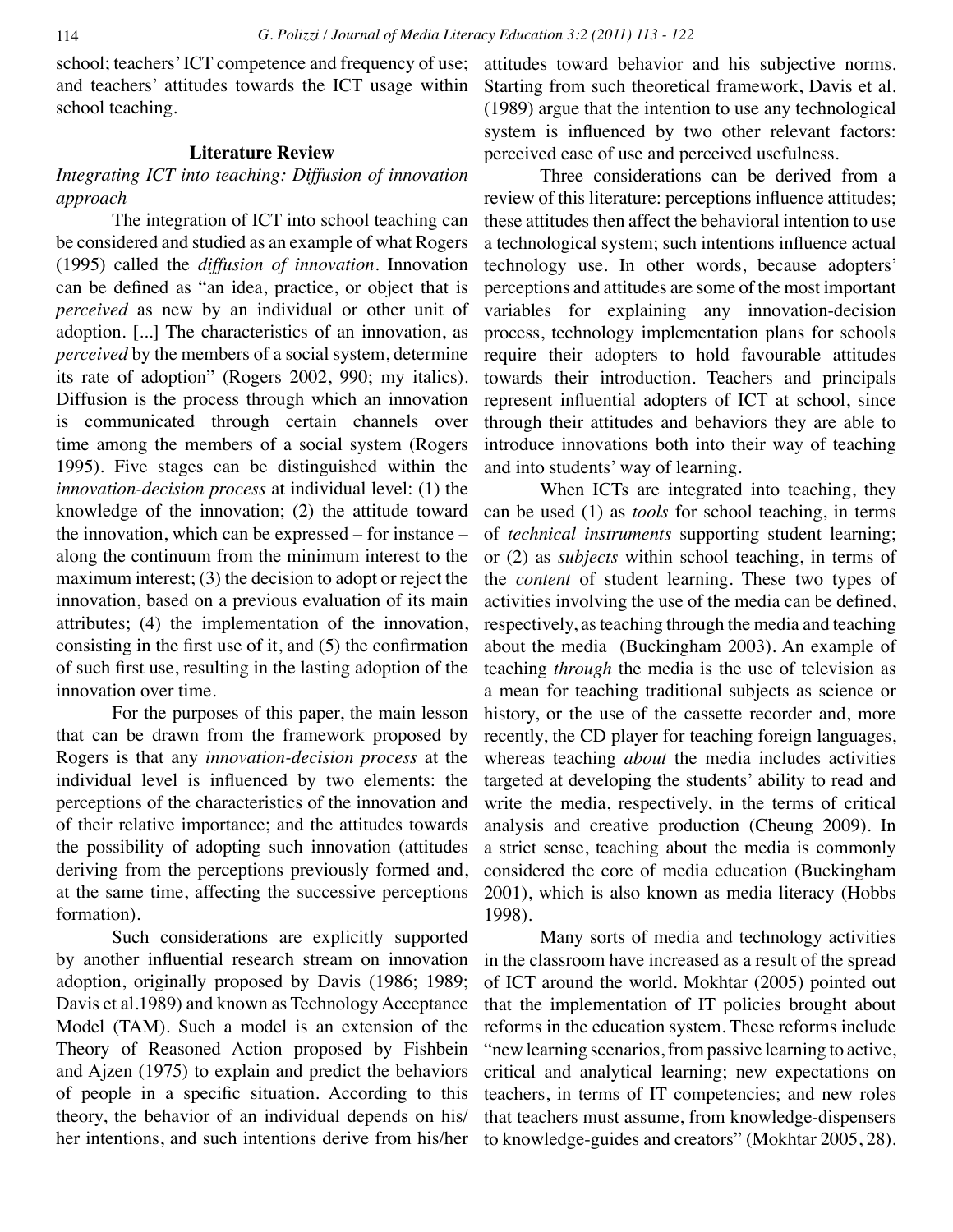As Park and Biddix (2008) claim, numerous researchers share the idea that digital media education should pursue the following aims: (1) awareness of both the potential and the dangers of digital media in everyday life; (2) hardware/software access, in terms of material equitable access to and utilization of digital media; and (3) digital skills, which are within the scope of media education. According to Park and Biddix (2008),

Digital skill is believed to be central to helping youth make the most of the benefits arising from technological innovation, while concurrently leading to more informed judgments regarding content and usage in cyberspace. Aspects of digital media skills include: technical literacy, informational literacy, and communication literacy, which should be viewed as complementary skills (Park and Biddix 2008, 105).

The adoption of educational innovations by teachers consisting of teaching through and about the media needs to be supported by school principals, with teaching about the media requiring more targeted strategies to be planned by principals than teaching with the media does (Cappello 2009). In both cases, however, principals can play a strategic role in leading ICT integration into school teaching, as discussed in the next section.

# *The role of school principals in integrating ICT into teaching*

An increasing number of scholars agree that leadership plays a major role in ICT implementation at schools, especially in its integration into the curriculum (Cuban 1986; Dawson and Rakes 2003; Mulkeen 2003; Pelgrum 1993; Tyack and Cuban 1995; Tondeur et al. 2008). As Pelgrum (1993, 200) stated, "Amongst other things, attitudes of school principals play a role in determining to what extent computers are used." The attitudes of participants who are involved in an educational innovation play a role in determining to what degree and with what speed change will be effected (Fullan et al. 1988). Pelgrum's research showed that principals with very positive attitudes towards the usage of computers tended to influence their teaching staff by emphasizing the importance of computer-integrated learning.

According to Merkley et al. (1997), ICT training received by teachers is not sufficient to an effective ICT integration in the curriculum if teachers are not supported by the leadership of their school principals. A research stream specifically focused on the role of school technology leadership in educational reforms has been developing over the last years (for further details, see Akbaba-Altun 2004; Anderson and Dexter 2005; Creighton 2003; Flanagan and Jacobsen 2003; Fullan 2002; Hamzah et al. 2010). In this direction, results from a literature review by Akbaba-Altun (2004, 257) suggested that principals "are expected to display active leadership in any kind of innovation at school level, including technological changes in the process of teaching and learning [...] Consequently, it is inevitable for school principals to have new roles as IT classrooms increase."

Policy makers and school principals can plan and support the participation of teachers in integrationfocused training activities, whose impact on the overall usage of ICT in subject teaching is stronger than the impact of basic ICT skills courses (Mulkeen 2003). Such results are consistent with the ones by Pelgrum (1993), who claimed that the amount of information teachers received in training courses about pedagogical/instructional aspects of using computers is quite strongly associated with their attitudes about the educational impact of computers. Since the use of ICT by an individual can be encouraged by training, scholars note that school principals should be provided with ICT training specifically targeted at technology integration into the curriculum. With respect to this issue, Dawson and Rakes (2003) found evidence that technology integration into the classroom is influenced by the type and the amount of technology training received by principals. In the same direction, Serhan's (2007) research further confirmed that principals' positive attitudes towards the introduction of ICT in the classroom can be fostered by technology training for school leadership, since

when school principals feel comfortable using the technology and realize its possible applications in education then they can help facilitate its incorporation into the curriculum. A positive attitude starting from the school leadership can spread to the teaching faculty in the school and hence to the classroom and the students. Training workshops help raise school principals' awareness and build their confidence in their abilities to use technology and therefore facilitate its adoption as a complementing part in the curriculum (Serhan 2007, 46).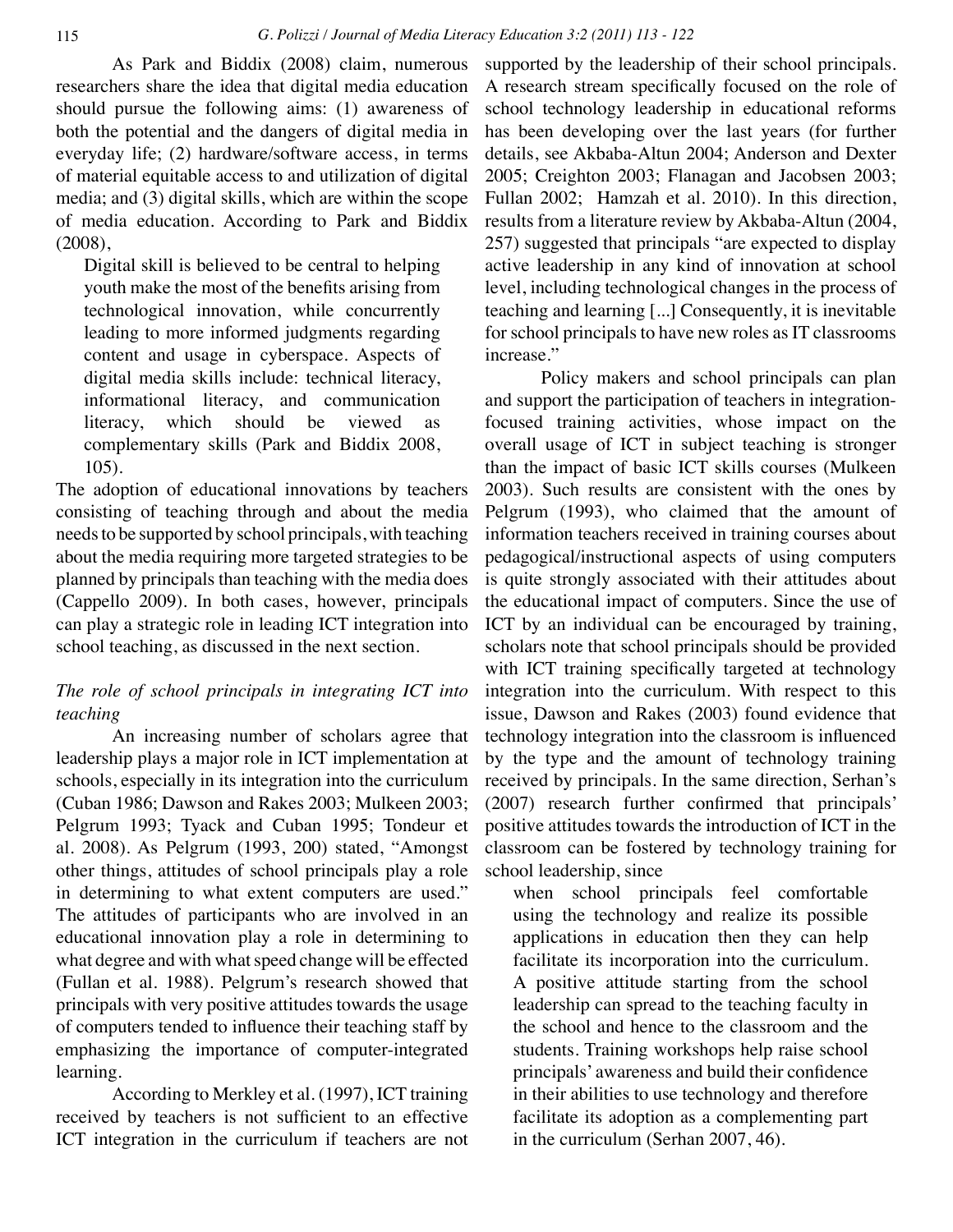Research by Tondeur et al. (2008) emphasized the role of local school policies in ICT integration from a school improvement approach and identified five policies that required an active intervention by school principals, namely: the presence of an ICT policy plan, leadership supporting the process of ICT integration, school internal support, evaluation of ICT use, and betweenschool cooperation (for further details see Tondeur et al. 2008, 214–215). In addition, these scholars stress the impact that teachers' perceptions of ICT school policies can have on ICT integration in the classroom.

Policy makers and school leaders can foster the increase of ICT equipment in schools. For example, Mulkeen (2003) found a correlation between the amount of ICT equipment at primary schools and the overall usage of ICT in subject teaching. As a consequence, when school principals increase the amount of ICT equipment in schools, they can indirectly support an increase of media and technology usage in the classroom. Based on this review of the literature, six main research hypotheses examine some of the variables that may be associated with principals' supportive behaviors for ICT integration into teaching:

- *H1*. Principal support for ICT integration into teaching is associated with his/her attendance at ICT training courses, in the sense that principals having attended ICT training courses are expected to give stronger support than principals without any past attendance.
- *• H2*. Principal support for ICT integration into teaching is associated with his/her ICT competence and frequency of use, in the sense that principals with higher levels of ICT competence and frequency of use are expected to give stronger support than principals with lower levels.
- *• H3*. Principal support for ICT integration into teaching is associated with his/her attitude towards such integration, in the sense that principals with positive attitudes are expected to give stronger support than principals with negative attitudes.
- *H4*. Principal support for ICT integration into teaching is associated with the amount of ICT equipment available for teachers in his/her school, in the sense that principals working in schools with a larger amount of ICT equipment are expected to give stronger support than principals working in schools with a smaller amount.
- *H5*. Principal support for ICT integration into teaching is associated with teachers' ICT competence and frequency of use, in the sense that principals

working in schools where teachers already have higher ICT competence and frequency of use are expected to give stronger support than principals working in schools where teachers have lower ones *H6*. Principal support for ICT integration into teaching is associated with teachers' attitudes towards such integration, in the sense that principals working in schools where teachers already have positive attitudes are expected to give stronger

support than principals working in schools where

# **Research Methodology**

teachers have negative attitudes

This research is a secondary data analysis of research originally aimed at examining the attitudes and behaviors of teachers, ICT coordinators, and principals in all public schools  $(N = 170)$  existing in Palermo, Italy in 2006<sup>3</sup>. As the capital of Sicily, more than 600,000 people (primarily of Sicilian descent) reside in Palermo. The overall scope of this research was to collect data about the general state of ICT integration into school teaching in Palermo, as a preliminary source of information for conducting future in-depth research on attitudes and behaviors of different stakeholders (principals, teachers, families and students).

## *Sample*

There are a total of 145 school principals in Palermo<sup>4</sup>. However, only 67.6% of principals agreed to take part in the research. As a result, this study included school leaders from 116 schools. Three principals refused to be involved into the research, although they allowed the research team the opportunity to access their schools for identifying two different aspects of ICT integration into teaching: the ICT equipment available for teachers, as reported by ICT coordinators through a self-administered questionnaire; the level of ICT integration in the classroom, as reported by teachers through a self-administered questionnaire. Ninety-five school principals agreed to participate in the research, according to the following distribution: 33.7% in primary schools, 22.1% in middle schools, 23.1% in secondary schools and 21.1% in comprehensive schools. Principals filled in a self-administered questionnaire. The questionnaire included 107 multiple-choice questions and one open-ended question. Besides other aims, the questionnaire, which was validated by means of pre-testing on ten principals, examined the variables described below.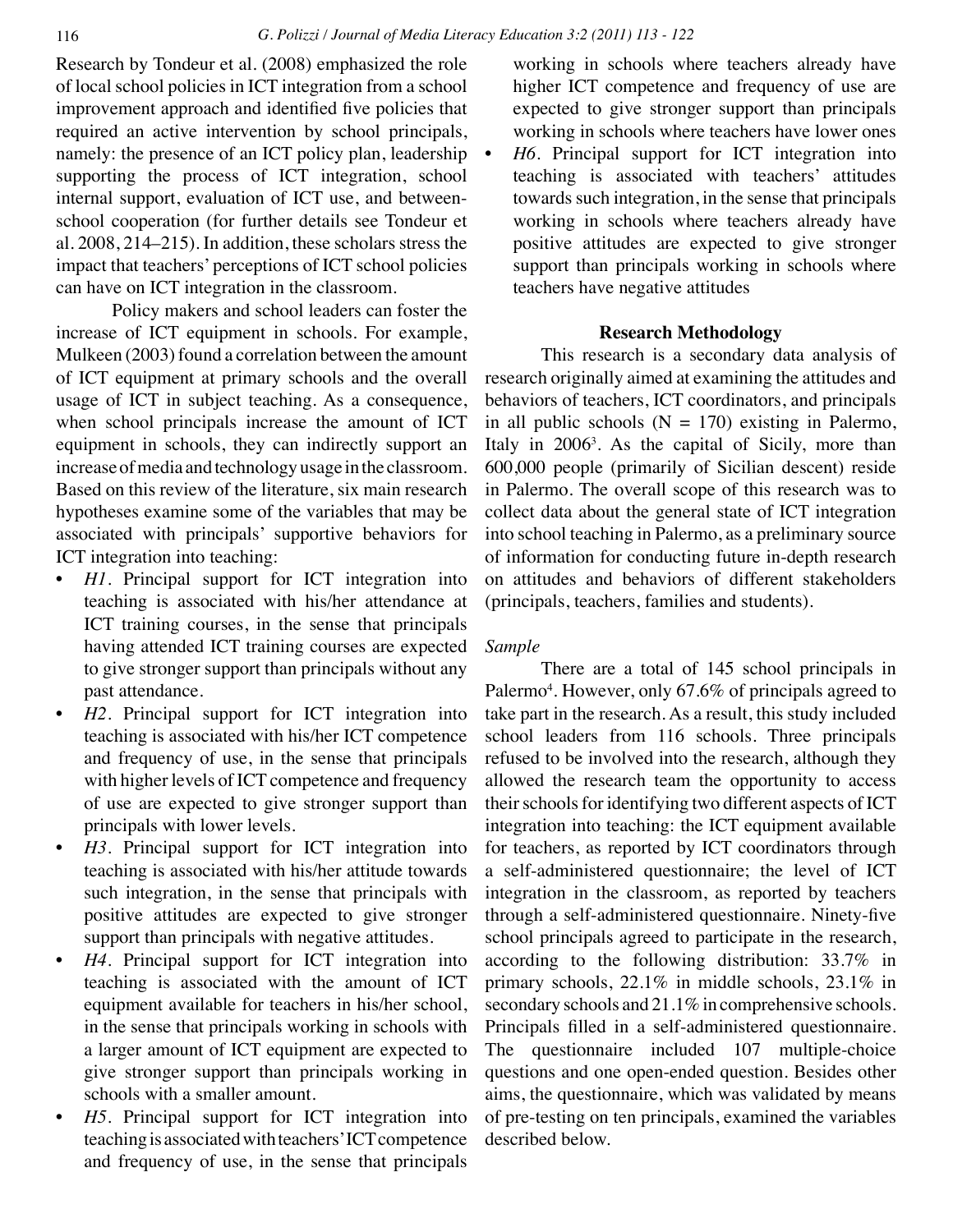# *Principals' support for ICT integration into teaching.*

Four dichotomous questions asked principals to report the presence/absence of the following four types of ICT training courses that principals had provided their teachers with: (a) basic ICT skills courses; (b) advanced ICT skills courses; (c) ICT skills courses for getting the European Computer Driving Licence (ECDL); (d) ICT courses in media analysis. Whereas the first three types of courses can be supposed to be primarily targeted at supporting teaching *through* the media, the fourth one can be considered as a way of fostering teaching *about* the media in the classroom. The presence/absence of the four types of ICT training courses was checked by means of four dichotomous variables indicating the absence or presence of each type of training. For each principal the scores on the four training courses were aggregated by sum into a variable identified as *principal's support for ICT integration into teaching*  (hereafter, *principal's support*). As a consequence, *principal's support* is expressed through an ordinal variable, where zero indicates no support for training and four indicates the maximum variety of training opportunities.

# *Principals' attitudes towards ICT integration into teaching*

Ten multiple-choice questions asked subjects to report their own positive or negative perceptions of ICT usefulness for school teaching. Sample items include statements about the usefulness of ICT for school teaching that principals could agree or disagree with on a 4-point scale (from *totally agree* to *not agree at all*). Principals' attendance at ICT training courses. One single item asked subjects to report how they had approached the use of computer (*by a training course*, *by friends' aid*, *self-taught person*, etc.).

# *Principals' ICT competence and frequency of use*

Sixty-seven multiple-choice questions asked subjects to report their own perceptions of their ICT competence and frequency of use both at home and within their work environment. Sample items include the number and types of software that principals were able to use, the frequency of use of software within a working week, etc.

# *Amount of ICT equipment already available for teachers in the school*

These items were gathered from a selfadministered questionnaire to ICT coordinators. Sample items include the number of computers and other ICT technologies teachers could use in the school.

As mentioned before, teachers  $(n = 448)$  also participated in the research and completed a different self-administered questionnaire<sup>5</sup>, which, besides other aspects, focused on the following two dimensions:

### *Teachers' ICT competence and frequency of use*

Sample items include the number and types of software that principals were able to use, the frequency of use of software within a working week, etc.

### *Teachers' attitude towards ICT integration into teaching*

Sample items include statements about the usefulness of ICT for school teaching that principals could agree or disagree with on a 4-point scale (from *totally agree* to *not agree at all*).

The research hypotheses here tested posit a relationship between *principal's support*, identified as the response variable, and the remaining six variables listed above, considered as its predictors. Such predictors can be classified as school principal *individual-level variables* or *contextual-level variables*. School principal *individual-level variables* include the following three: principal's attendance at ICT training courses; principal's ICT competence and frequency of use; and principal's attitude towards ICT integration into teaching. School principal *contextual-level variables* include the remaining three: amount of ICT equipment already available for teachers in the school; teachers' ICT competence and frequency of use; and teachers' attitude towards ICT integration into teaching. With the exception of principal attendance at ICT training courses, which was measured through a single dichotomous variable, the remaining five predictors were built through the aggregation of more variables, most of which being ordinal and consequently being aggregated through the method of summated ratings (Likert 1932).

### **Data Analysis, Results and Discussion**

A logistic regression model was used to identify whether and how the six predictors influence *principal's support*. A limitation of this study is that it was not possible to fit a unique 7-variables model (one response and six predictors), because of the small number of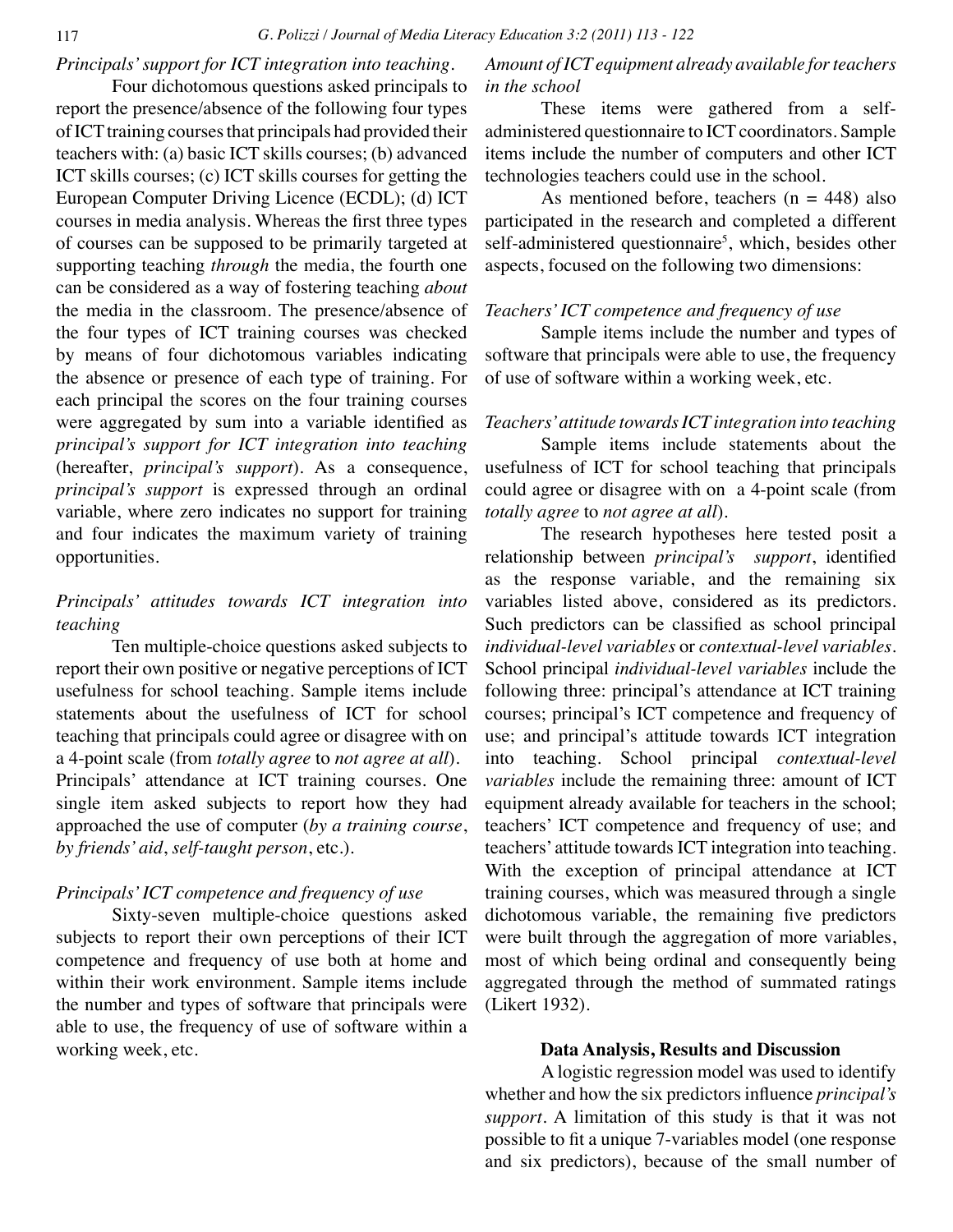school principals units included in the research  $(n = 95)$ . Consequently, data analysis did not adopt an *inferential* approach but a *descriptive* one. For such reason standard errors and other values that are typical of the inferential approach are not reported in this paper. In order to make data processing and interpretation easier, both response and predictor variables were dichotomised.

| <b>MODEL1</b>  | <b>Individual-level variables</b>                                   |  |  |  |  |
|----------------|---------------------------------------------------------------------|--|--|--|--|
|                | (A) Principal's support for ICT integra-<br>tion into teaching      |  |  |  |  |
|                | (C) Principal's attendance at ICT training<br>courses               |  |  |  |  |
|                | (D) Principal's ICT competence and<br>frequency of use              |  |  |  |  |
|                | (D) Principal's attitude towards ICT inte-<br>gration into teaching |  |  |  |  |
|                | <b>Contextual-level variables</b>                                   |  |  |  |  |
| <b>MODEL 2</b> |                                                                     |  |  |  |  |
|                | (A) Principal's support for ICT integra-<br>tion into teaching      |  |  |  |  |
|                | (E) Amount of ICT equipment available<br>for teachers in school     |  |  |  |  |
|                | (F) Teachers' ICT competencies and<br>frequency of use              |  |  |  |  |

**Table 1**: Individual-level and Contextual Variables

Two different logistic regression models with *principal's support* as the response variable were built and studied separately. Model 1 includes the individuallevel variables, whereas Model 2 contains the contextual ones. Both model 1 and 2 fit data very well, as the low Pearson chi-squares values in Table 2 suggest. Table 3 reports parameter estimates (β) and odds ratios,  $exp(β)$ , between the response variable, *principal's support for ICT integration into teaching* and six predictor variables. Based on the interpretation of odds ratios  $exp(\beta)$ , I tested the six research hypotheses.

**Table 2**: Goodness-of-fit statistics for Models 1 and 2

|                    | Model 1 |     | Model 2 |     |
|--------------------|---------|-----|---------|-----|
|                    | Value   | Df. | Value   | Df. |
| Likelihood ratio   | 0.652   |     | 1.783   |     |
| Pearson chi-square | 0.650   |     | 1.811   |     |

Hypothesis one stated that principals who had attended ICT training courses tend to give stronger support for ICT integration into teaching than principals without any past attendance do. Research

findings support such hypothesis,  $exp(\beta A_1 B_1) = 1.504$ , so showing that principal's support for ICT integration into teaching is associated with his/her attendance to ICT training courses. Such result is consistent with the one from Dawson and Rakes' research (2003), who found that technology training received by principals influenced ICT integration into the classroom. In the same direction, this result is consistent with the one from Serhan's (2007) research, who pointed out that technology training for school leadership is able to foster principals' positive attitudes towards the introduction of ICT in the classroom.

**Table 3**: Predictors of Principal's Support for ICT Integration into Teaching

|                                                                      | Model 1                        |              | Model 2                                 |              |
|----------------------------------------------------------------------|--------------------------------|--------------|-----------------------------------------|--------------|
| Predictors                                                           | B                              | $Exp(\beta)$ | β                                       | $Exp(\beta)$ |
| Principal's attendance<br>at ICT training courses                    | $\beta_{1}^{A,C}$<br>$= 0.408$ | 1.504        |                                         |              |
| Principal's ICT com-<br>petence and frequency<br>of use              | $\beta_{1}^{A,D}$<br>$= 0.286$ | 1.331        |                                         |              |
| Principal's attitude<br>towards ICT integra-<br>tion into teaching   | $\beta_{11}^{A}$ =<br>0.397    | 1.487        |                                         |              |
| Amount of ICT equip-<br>ment available for<br>teachers in the school |                                |              | $\beta_{1}^{A}$ =<br>1.166              | 3.209        |
| Teachers' ICT compe-<br>tence and frequency<br>of use                |                                |              | $\beta_{11}^A$<br>$=$<br>0.860          | 2.363        |
| Teachers' attitude to-<br>wards ICT integration<br>into teaching     |                                |              | $\beta_{1}^{A}$ G <sub>1</sub><br>0.039 | 1.040        |

I also found support for hypothesis two, which stated that principals with higher levels of ICT competence and frequency of use tend to give stronger support for ICT integration into teaching,  $exp(\beta_{1}^{A}C_{1})$  $= 1.331$ . This result is consistent with similar results from previous research (Albirini 2006; Polizzi 2009b; Venkatesh et al. 2003), which showed that individuals with higher levels of competence and frequency of use of a technological system have more positive attitudes towards its uses.

Hypothesis three stated that principals with positive attitudes towards ICT integration into teaching give stronger support for such integration than principals with negative attitudes do. As Table 3 shows, the research results support the hypothesis,  $exp(\beta_{1}^{A}D_{1})$ = 1.487, and are consistent with the ones from previous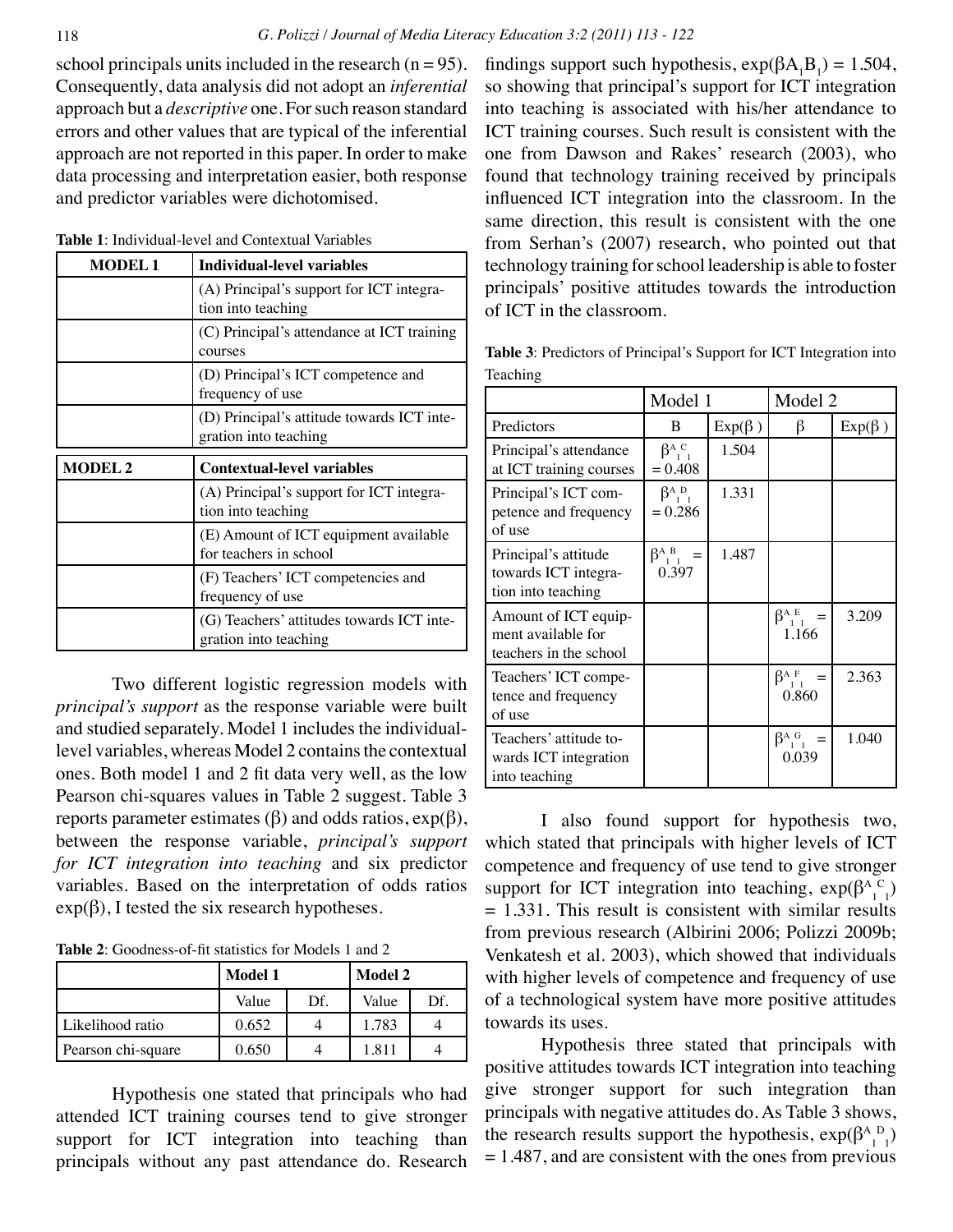studies (Albirini 2006; Rogers 1995; Davis et al. 1989), which showed that attitudes affect the behavioral intention to use a technological system (or to make other people use it, as in the case of school principals). I also found support for hypothesis four, which stated that principals who can benefit from a larger amount of ICT equipment available for teachers in their school tend to give stronger support for ICT integration into teaching,  $exp(\beta_{1}^{A}E_{1}) = 3.209$ . Such result is consistent with similar results obtained by Mulkeen (2003) as well as from the present research carried out on teachers in Palermo (Polizzi 2009b), which found that ICT integration into the classroom is more frequent when teachers can benefit from an higher availability of old and new media in their schools. Hypothesis five stated that principals who manage schools where teachers already have higher ICT competence and frequency of use give stronger support for ICT integration into teaching. Research results support such hypothesis,  $exp(\beta_{1}^{A}F_{1}) = 2.363$  and are consistent with similar results obtained from the research carried out on teachers in Palermo (Polizzi 2009b), which found that teachers with higher ICT competence and frequency of use tend more to put ICT integration into the curriculum in practice, and such behaviors can reinforce principals' support for ICT integration into teaching, so creating a virtuous circle between teachers' competence and principals' supportive behaviors.

Finally, I hypothesized that principals' supportive behaviors were associated with teachers' attitudes towards such integration. However, results show that principal's behaviour seems to be independent from teachers' attitudes towards ICT integration into teaching,  $\exp(\beta_{1}^{A}{}_{1}^{G}) = 1.040$ . Such result controverts hypothesis six claiming that principals' support for ICT integration into teaching is associated with teachers' attitudes towards such integration. In other words, there is no relationship between teachers' attitudes towards ICT integration in teaching and principals' supportive behaviors. A preliminary explanation of such a result to be further investigated by future research could be that teachers' visible behaviors (as corresponding to the tangible ICT uses they make in their schools) are more effective in influencing principals' supportive behaviors than teachers' attitudes. After all, teachers' attitudes have a lower level of "observability" than behaviors, as seen from a principal's eyes.

By comparing the odds ratios reported in Table 3, it can be noticed that two contextual-level variables, such as the amount of ICT equipment available for teachers in their school and teachers' ICT competence and frequency of use, have bigger influence on principals' support for ICT integration into teaching than individual-level variables. In particular, individual-level variables such as principals' attendance at ICT training courses and principals' attitudes affect their supportive behaviors more than principals' ICT competence and frequency of use do. Finally, teachers' attitudes seem to have little or no influence on principals' supportive behaviors.

# **Conclusions and Recommendations for Future Research**

The questions addressed in this paper examined a range of variables which may affect principals' support for ICT integration in schools. The starting hypotheses of the paper posited that such support depends on both *individual-level variables* such as the principal's attitudes towards the use of ICT within school teaching, their participation in ICT training courses, and their own perceived levels of ICT competence and their frequency of using technology, and *contextual-level variables* such as the amount of ICT equipment available for teachers in their school, teachers' self-reported ICT competence and frequency of use, and teachers' attitudes towards the use of ICT within school teaching.

Data analysis showed that two contextuallevel variables, such as the amount of ICT equipment available for teachers in their school and teachers' ICT competence and frequency of use, have the biggest influence on principal's supportive behaviors. However, further research should examine whether and to what extent principals' supportive behaviors can be an antecedent of such factors and not simply an effect of theirs. Individual-level ones seem to be less relevant in affecting their supportive behaviors as compared to contextual-level variables; in particular, variables such as principal's attendance at ICT training courses and principals' attitudes affect their supportive behaviors more than their own ICT competence and frequency of use do.

Finally, in spite of the starting expectations, teachers' attitudes seem to have little or no influence on principal's supportive behaviors. Additional studies should identify whether and to what extent teachers' attitudes are influenced by his/her supportive behaviors. Further research is needed to explore some key issues that emerged from data analysis. One relevant issue concerns the features of both the past ICT training courses organized by principals for their teachers and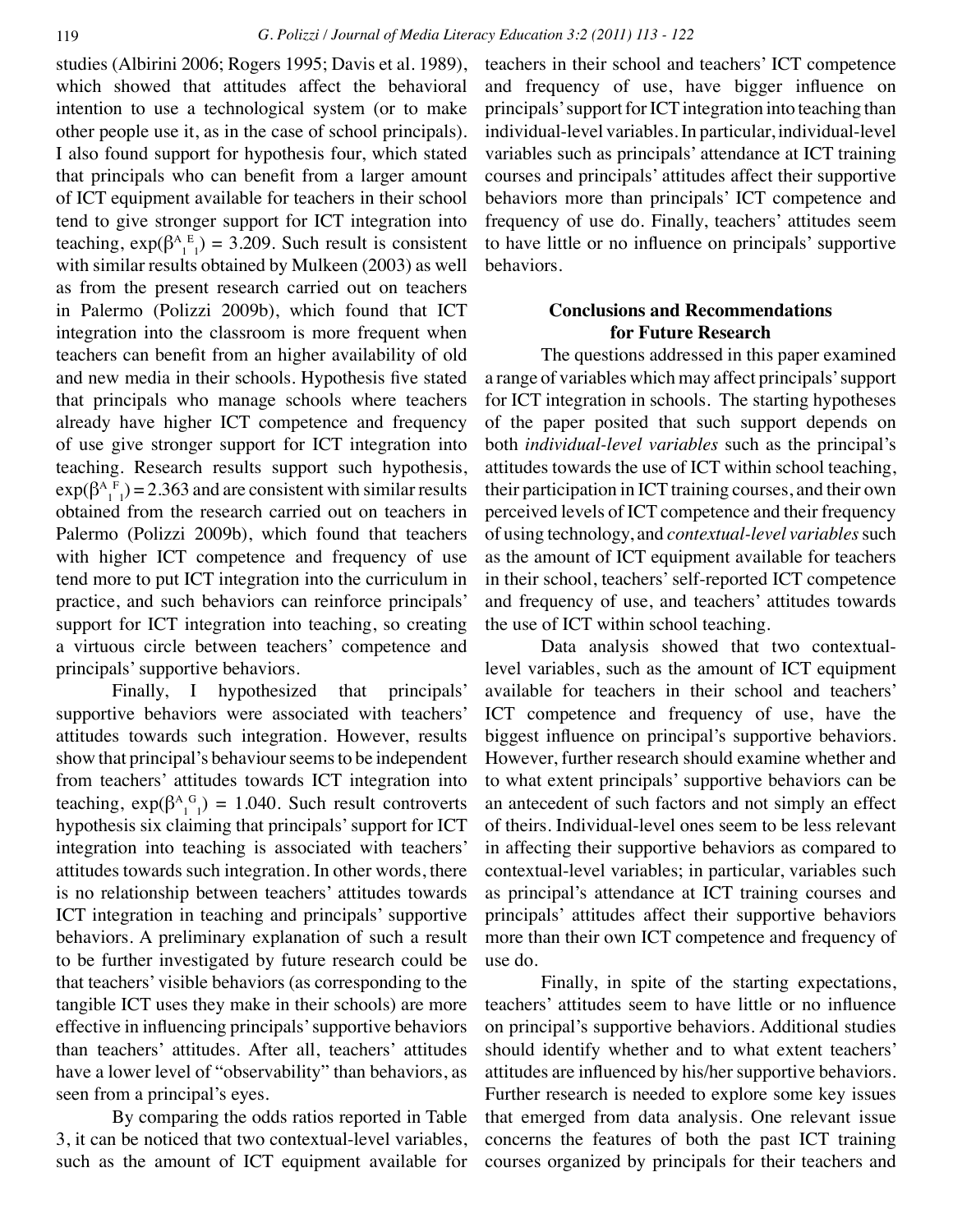### **Acknowledgments**

the courses they plan for the future. In particular, since ICT integration-focused training courses has a stronger impact on the overall usage of ICT in subject teaching than basic ICT skills courses have (Mulkeen 2003), the key question to address should be to whether the types of training courses school principals in Palermo had provided actually targeted ICT curriculum integration. Since both teachers' and principals' ICT competence and frequency of use seem to have a role in fostering principals' supportive behaviors for such integration, future studies should be focused on identifying the current ICT competence of both teachers and principals. In this regard such studies should detect the major obstacles in integrating technology into the classroom in order to highlight specific training needs and assist with planning subsequent ICT training interventions.

This research shows the importance of ICT training received by principals. For such reason, further studies should aim at identifying the specific characteristics of ICT training received by principals to determine the extent to which such training addresses ICT curriculum integration. Since principals' positive attitudes can affect their supportive behaviors, another important issue should deal with the ICT-related roles of school principals, as expected and perceived by themselves as well as by teachers, whose perceptions and behaviors can have an impact on the implementation of local ICT school policies.

The author would like to thank the anonymous referees for their valuable comments. The author is particularly grateful to the director of the research, Prof. Gianna Cappello (Department of Politics, Law and Society, University of Palermo, Italy) for the use of the data collected by her research team. The research was financially supported by the Regional Schools Office of Sicily (Italy).

### **End Notes**

<sup>1</sup> Due to "mediamorphosis" (Fidler 1997), consisting in the current process of technological convergence that has been blurring the boundaries among different types of media over the last years, in this paper the term "ICT" refers to both ''old'' media, such as radio and television, as well as ''new'' media, such as desktop and laptop computer, mobile phone (with or without Internet access) etc.

<sup>2</sup> In this paper, ICT integration into teaching refers to both teaching through the media and teaching about the media.

<sup>3</sup> The research, which is the first and only one ever conducted among the schools of Palermo so far, was carried out by the Department of Social Sciences, University of Palermo (now joined the Department of Politics, Law and Society), under the direction of Prof. Gianna Cappello. The research was financially supported by the Regional Schools Office of Sicily.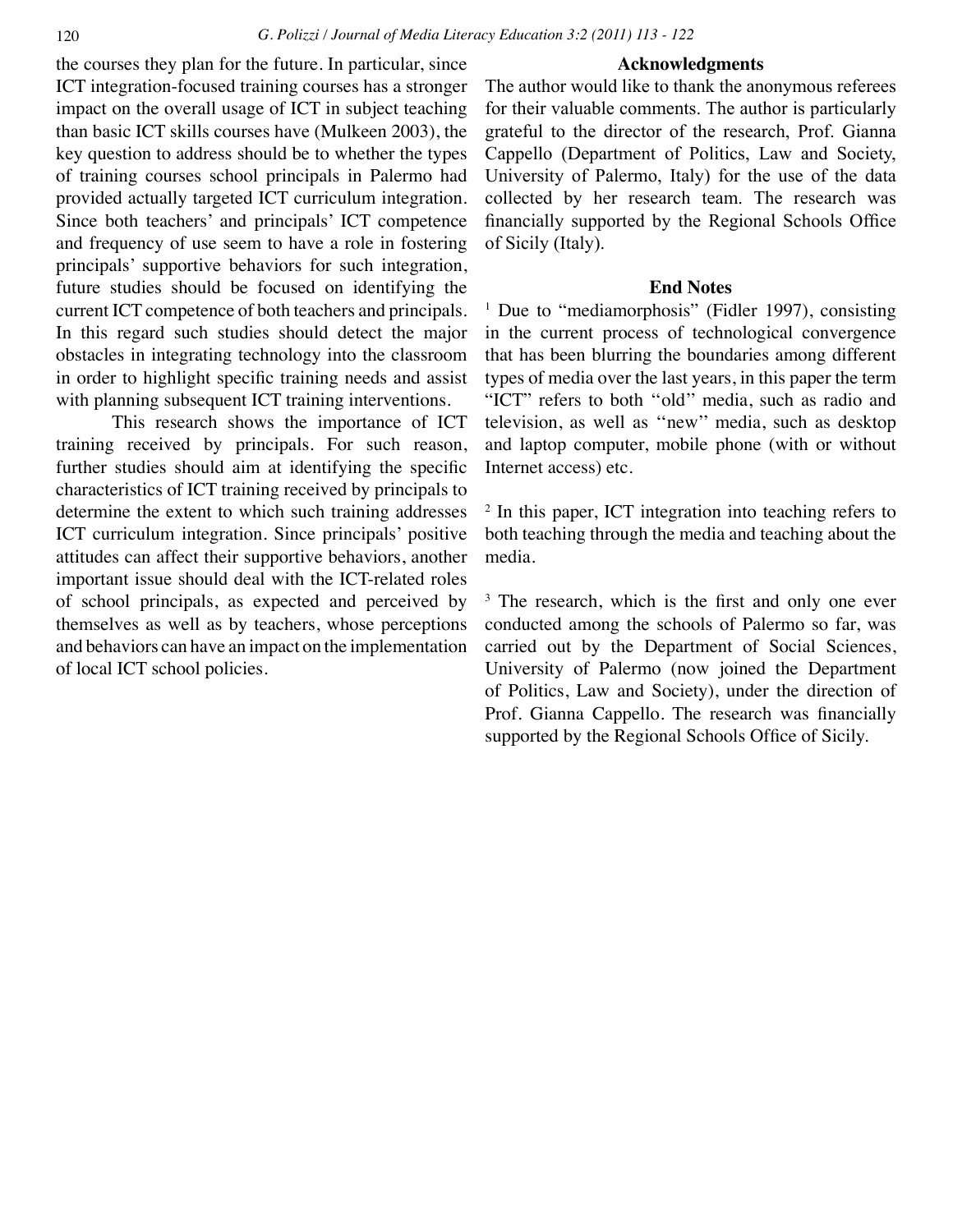### **References**

- Akbaba-Altun, Sadegul. 2004. "Information Technology Classrooms and Elementary School Principals' Roles: Turkish Experience." *Education and Information Technologies* 9(3): 255–270.
- Albirini, Abdulkafi. 2006. "Teachers' Attitudes Toward Information and Communication Technologies: the Case of Syrian EFL Teachers." *Computers & Education* 47(4): 373–398.
- Anderson, Ronald E., and Sara Dexter. 2005. "School Technology Leadership: An Empirical Investigation of Prevalence and Effect." *Educational Administration Quarterly Journal* 40(1): 49–82.
- Baylor, Amy L., and Donn Ritchie. 2002. "What Factors Facilitate Teacher Skill, Teacher Morale, and Perceived Student Learning in Technology Using Classrooms." *Computers & Education* 39(4): 395–414.
- Buckingham, David. 2001. "Media Education. A Global Strategy for Development. A Policy Paper prepared for UNESCO Sector of Communication and Information". [http://portal.unesco.org/ci/en/](http://portal.unesco.org/ci/en/files/5681/10346129690Policy_paper_by_Pr_David_Buckingham.rtf/Policy%2Bpaper%2Bby%2BPr%2BDavid%2BBuckingham.rtf) files/5681/10346129690Policy paper by Pr [David\\_Buckingham.rtf/Policy%2Bpaper%2Bby%](http://portal.unesco.org/ci/en/files/5681/10346129690Policy_paper_by_Pr_David_Buckingham.rtf/Policy%2Bpaper%2Bby%2BPr%2BDavid%2BBuckingham.rtf) [2BPr%2BDavid%2BBuckingham.rtf](http://portal.unesco.org/ci/en/files/5681/10346129690Policy_paper_by_Pr_David_Buckingham.rtf/Policy%2Bpaper%2Bby%2BPr%2BDavid%2BBuckingham.rtf).
- ———. 2003. *Media Education: Literacy, Learning and Contemporary Culture*. Cambridge: Polity Press in association with Blackwell Pub.
- Cappello, Gianna. 2009. *Nascosti nella luce. Media, minori e media education*, Milan: FrancoAngeli.
- Cheung, Chi-Kim. 2009. "Media Education Across Four Asian Societies: Issues and Themes." *International Review of Education* 55 (1): 39–58.
- Creighton, Theodore B. 2003. *The Principal as Technology Leader*. Thousand Oaks: Corwin Press Inc.
- Cuban, Larry. 1986. *Teachers and Machines: The Classroom Use of Technology Since 1920*. New York: Teachers College Press.
- Davis, Fred D. 1986. "A Technology Acceptance for Empirically Testing New End User Information Systems: Theory and Results." PhD diss, Sloan School of Management, Massachusetts Institute of Technology, Cambridge, MA.
	- ———. 1989. "Perceived Usefulness, Perceived Ease of Use, and User Acceptance of Information Technology." *MIS Quarterly* 13(3): 318–339.
- Davis, Fred D., Richard P. Bagozzi, and Paul R. Warshaw. 1989. "User Acceptance of Computer Technology: a Comparison of Two Theoretical Models." *Management Science* 35(8): 982–1003.
- Dawson, Christella, and Glenda C. Rakes. 2003. "The Influence of Principals' Technology Training on the Integration of Technology into Schools." *Journal of Research on Technology in Education* 36(1): 29–49.
- Fidler, Rogers. 1997. *Mediamorphosis. Understanding New Media*. Thousand Oaks, CA: Pine Forge Press.
- Fishbein, Martin, and Icek Ajzen. 1975. *Belief, Attitude, Intention, and Behavior: An Introduction to Theory and Research*. Reading, MA: Addison-Wesley.
- Flanagan, Linda, and Michele Jacobsen. 2003. "Technology Leadership for the Twenty-First Century Principal." *Educational Administration Journal* 41(2): 124–142.
- Fullan, Michael G., Matthew Miles, and Stephen E. Anderson. 1988. *Strategies for Implementing Microcomputers in Schools: The Ontario Case*. Toronto, Ontario: Ministry of Education. Ontario Ministry of Education.
- Fullan, Michael G. 2002. "The Change Leader." *Educational Leadership* 59(8): 16–21.
- Hamzah, Mohd Izham Mohd, Norazah Nordin, Kamaruzaman Jusoff, Rusnah Abd Karim, and Yusma Yusof. 2010. "A Quantitative Analysis of Malaysian Secondary School Technology Leadership." *Management Science and Engineering* 4(2): 124–130.
- Hobbs, Renee. 1998. "The Seven Great Debates in the Media Literacy Movement." *Journal of Communication* 48(1): 16–32.
- Likert, Rencis. 1932. "A Technique for the Measurement of Attitudes." *Archives of Psychology*, Vol. 140.
- Merkley, Donna J., Mary Bozik, and Kathy Oakland. 1997. "Investigating Support for Teachers Using Distance Learning in Education: a Case Study." Deonews 7(11). [http://www.ed.psu.edu/acsde/deos/](http://www.ed.psu.edu/acsde/deos/deosnews/deosnews7_11.asp) [deosnews/deosnews7\\_11.asp](http://www.ed.psu.edu/acsde/deos/deosnews/deosnews7_11.asp).
- Mokhtar, Intan Azura. 2005. "Education in the Information Age – A Preliminary Study of the Changing Roles of School Teachers in Singapore." *Educational Research for Policy and Practice* 4(1): 27–45.